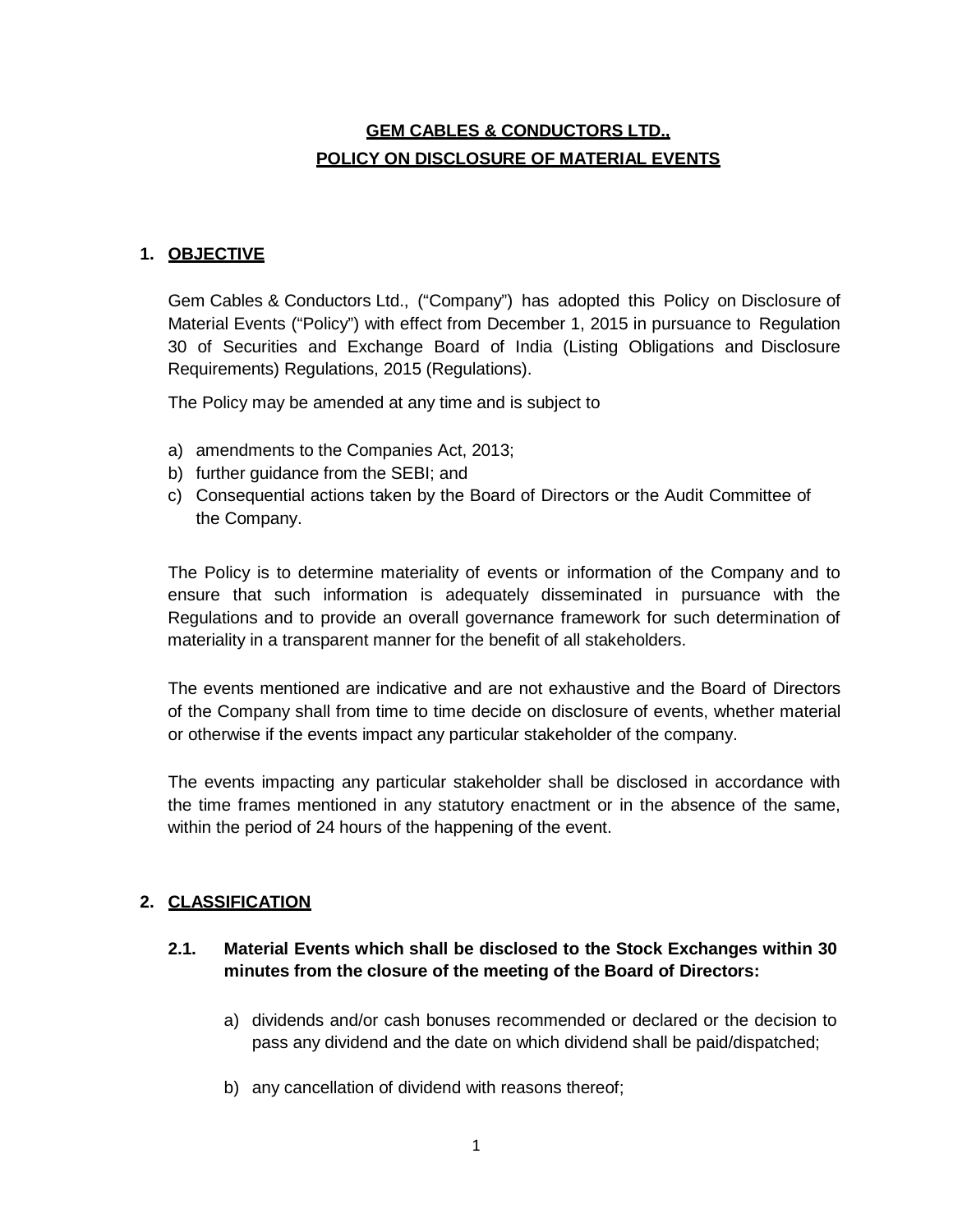- c) the decision on buyback of securities;
- d) the decision with respect to fund raising proposed to be undertaken;
- e) increase in capital by issue of bonus shares through capitalization including the date on which such bonus shares shall be credited/dispatched;
- f) re-issue of forfeited shares or securities, or the issue of shares or securities held in reserve for future issue or the creation in any form or manner of new shares or securities or any other rights, privileges or benefits to subscribe to;
- g) short particulars of any other alterations of capital, including calls;
- h) financial results;
- i) decision on voluntary delisting by the Company from stock exchange(s); &,
- j) any other matter which will effect any other stakeholders of the company whether the same results in financial implications or not.

# **2.2 Material Events to be disclosed to the Stock Exchanges within 24 hours from the occurrence of event or information without any application of the guidelines for Materiality.**

Provided that in case the disclosure is made after twenty four hours of occurrence of the event or information, the Company shall, along with such disclosures provide explanation for delay

- a) Acquisition(s) (including agreement to acquire), Scheme of Arrangement (amalgamation/ merger/ demerger/restructuring), or sale or disposal of any unit(s), division(s) or subsidiary of the Company or any other restructuring. Explanation.- For the purpose of this sub-para, the word 'acquisition' shall mean,-
	- (i) acquiring control, whether directly or indirectly; or,
	- (ii) acquiring or agreeing to acquire shares or voting rights in, a company, whether directly or indirectly, such that -
		- (a) the Company holds shares or voting rights aggregating to five per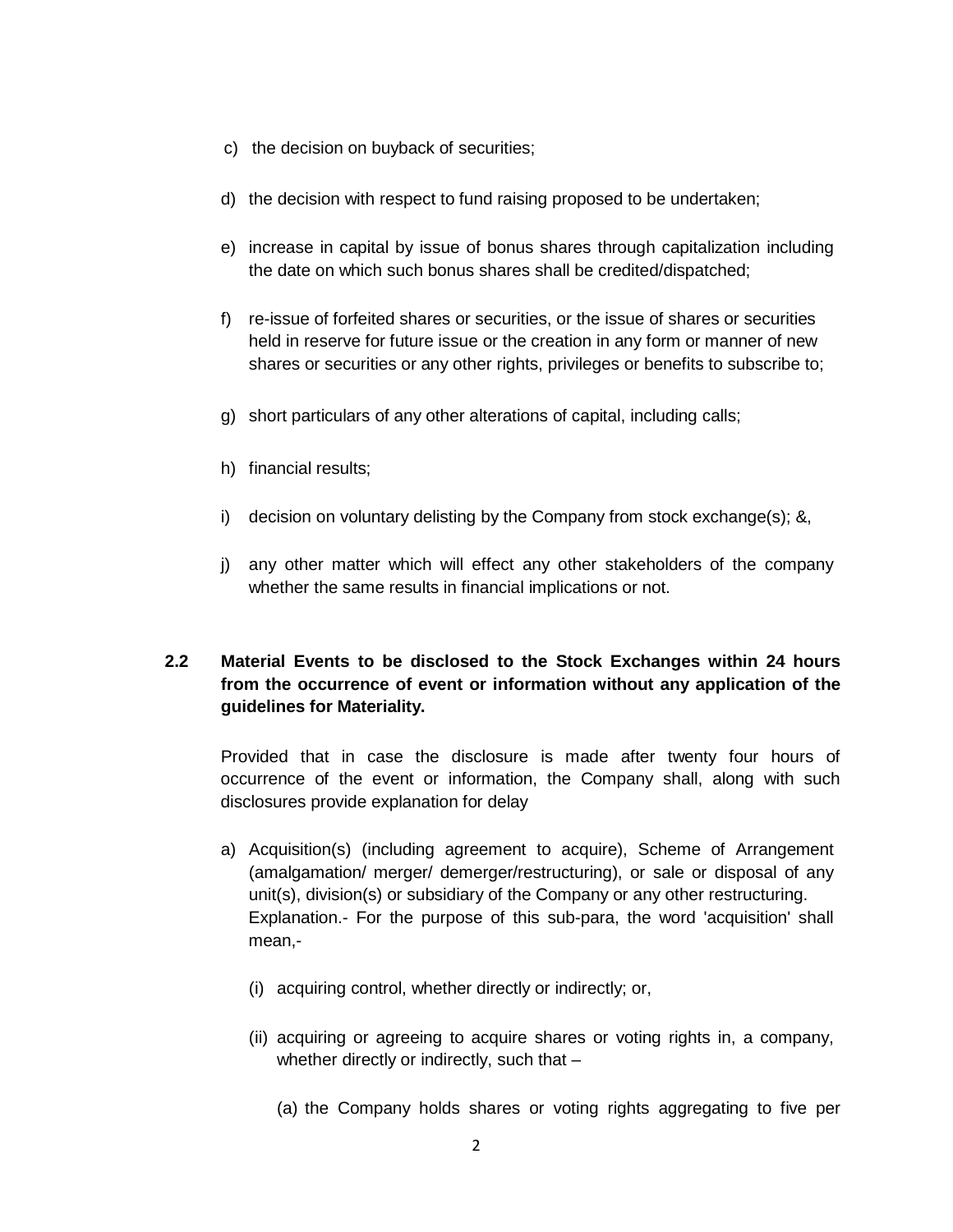cent or more of the shares or voting rights in the said company, or;

- (b) there has been a change in holding from the last disclosure made under sub-clause (a) of clause (ii) of the Explanation to this sub-para and such change exceeds two per cent of the total shareholding or voting rights in the said company.
- b) Issuance or forfeiture of securities, split or consolidation of shares, buyback of securities, any restriction on transferability of securities or alteration in terms or structure of existing securities including forfeiture, reissue of forfeited securities, alteration of calls, redemption of securities etc.
- (a) Revision in Rating(s).
- (b) Agreements (viz. shareholder agreement(s), joint venture agreement(s), family settlement agreement(s) (to the extent that it impacts management and control of the Company), agreement(s)/treaty(ies)/contract(s) with media companies) which are binding and not in normal course of business, revision(s) or amendment(s) and termination(s) thereof.
- (c) Fraud/defaults by promoter or key managerial personnel or by Company or arrest of key managerial personnel or promoter.
- (d) Change in directors, key managerial personnel (Managing Director, Chief Executive Officer, Chief Financial Officer , Company Secretary etc.), Auditor and Compliance Officer.
- (e) Appointment or discontinuation of share transfer agent.
- (f) Corporate debt restructuring.
- (g) One time settlement with a Bank.
- (h) Reference to BIFR and winding-up petition filed by any party /creditors.
- (i) Issuance of Notices, call letters, resolutions and circulars sent to shareholders, debenture holders or creditors or any class of them or advertised in the media by the Company.
- (j) Proceedings of Annual and extraordinary general meetings of the Company.
- (k) Amendments to memorandum and articles of association of Company, in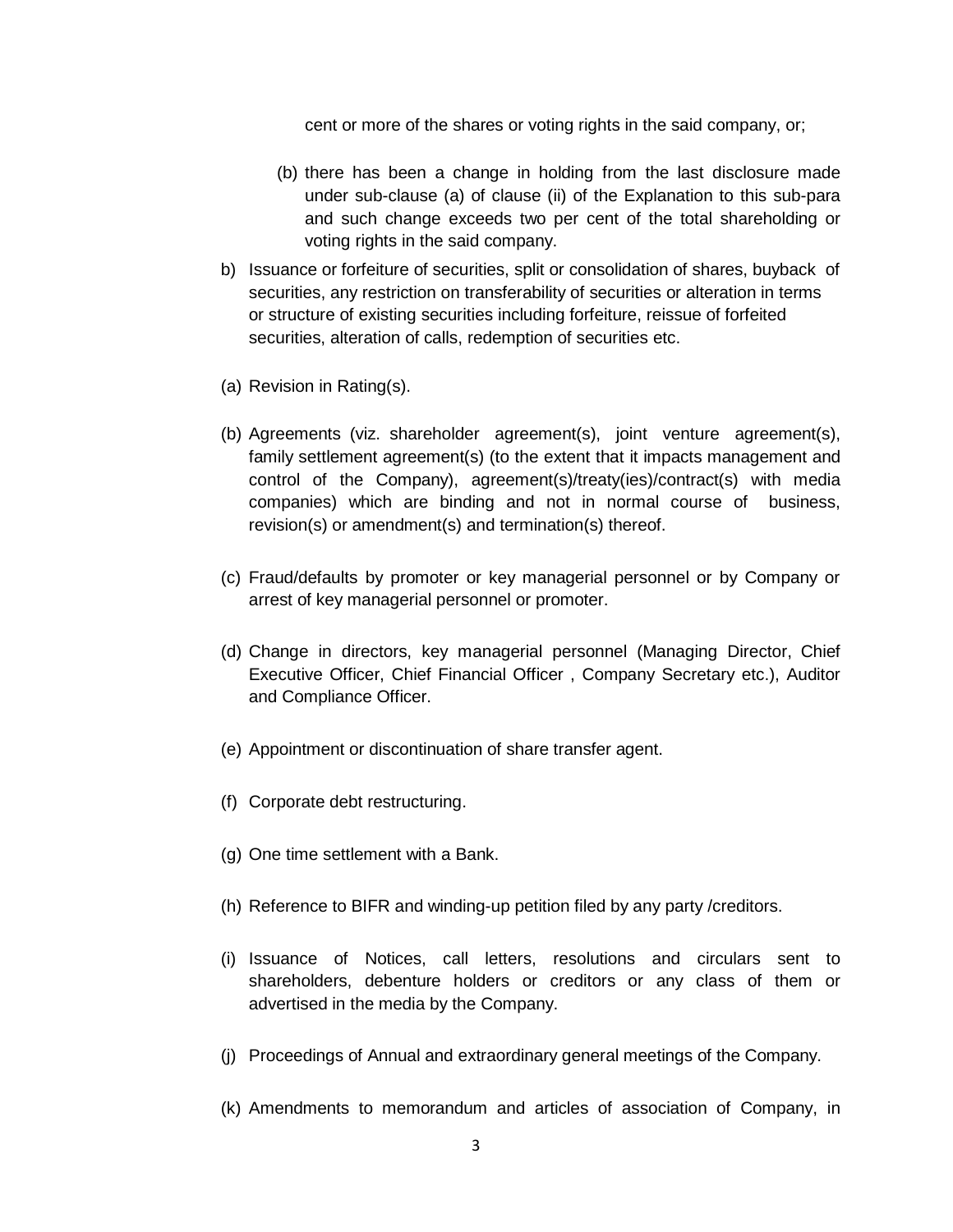brief.

- (l) Schedule of Analyst or institutional investor meet and presentations on financial results made by the Company to analysts or institutional investors;
- (m)any other matter which will effect any other stakeholders of the Company whether the same results in financial implications or not.
- **2.3 Other Events which shall be disclosed to the Stock Exchanges upon applicability of criteria specified in this Policy The event/information shall be disclosed to the Stock Exchanges as soon as reasonably possible and not later than 24 hours:**
	- (a) Commencement or any postponement in the date of commencement of commercial production or commercial operations of any unit/division.
	- (b) Change in the general character or nature of business brought about by arrangements for strategic, technical, manufacturing, or marketing tie-up, adoption of new lines of business or closure of operations of any unit/division (entirety or piecemeal).
	- (c) Capacity addition or product launch.
	- (d) Awarding, bagging/ receiving, amendment or termination of awarded/bagged orders/contracts not in the normal course of business.
	- (e) Agreements (viz. loan agreement(s) (as a borrower) or any other agreement(s) which are binding and not in normal course of business) and revision(s) or amendment(s) or termination(s) thereof.
	- (f) Disruption of operations of any one or more units or division of the Company due to natural calamity (earthquake, flood, fire etc.), force majeure or events such as strikes, lockouts etc.
	- (g) Effect(s) arising out of change in the regulatory framework applicable to the Company
	- (h) Litigation(s) / dispute(s) / regulatory action(s) with impact.
	- (i) Fraud/defaults etc. by directors (other than key managerial personnel)or employees of Company.